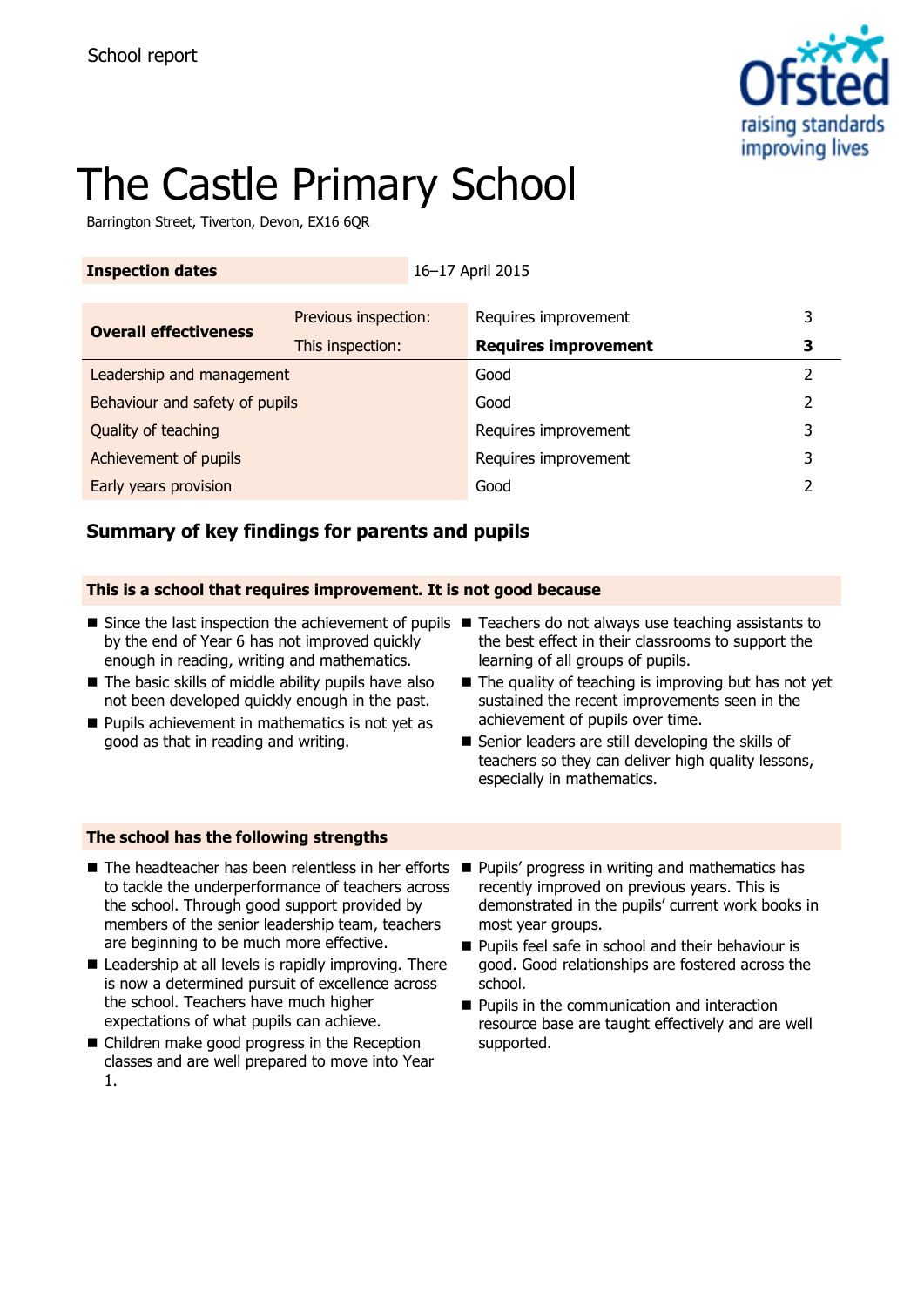## **Information about this inspection**

- The inspectors observed learning in 18 lessons and observed an assembly.
- Meetings were held with groups of pupils and senior leaders. The lead inspector met with the Chair of the Governing Body and another governor. He also held a meeting with a representative of the local authority.
- The inspection team listened to pupils from Year 2 and Year 5 read, and scrutinised samples of pupils' workbooks.
- The inspectors examined a wide range of documents, including the school's information on pupils' recent progress. They also looked at planning and documentation about checks on teaching, and records relating to behaviour, attendance and safeguarding arrangements.
- Inspectors took into account 39 responses to the online questionnaire (Parent View), and talked with parents dropping their children off at school. The views of staff were considered through the 26 staff questionnaires.

# **Inspection team**

| David Hogg, Lead inspector | <b>Additional Inspector</b> |
|----------------------------|-----------------------------|
| Deborah Tregellas          | <b>Additional Inspector</b> |
| Clive Robson               | <b>Additional Inspector</b> |
| Jennifer Cutler            | <b>Additional Inspector</b> |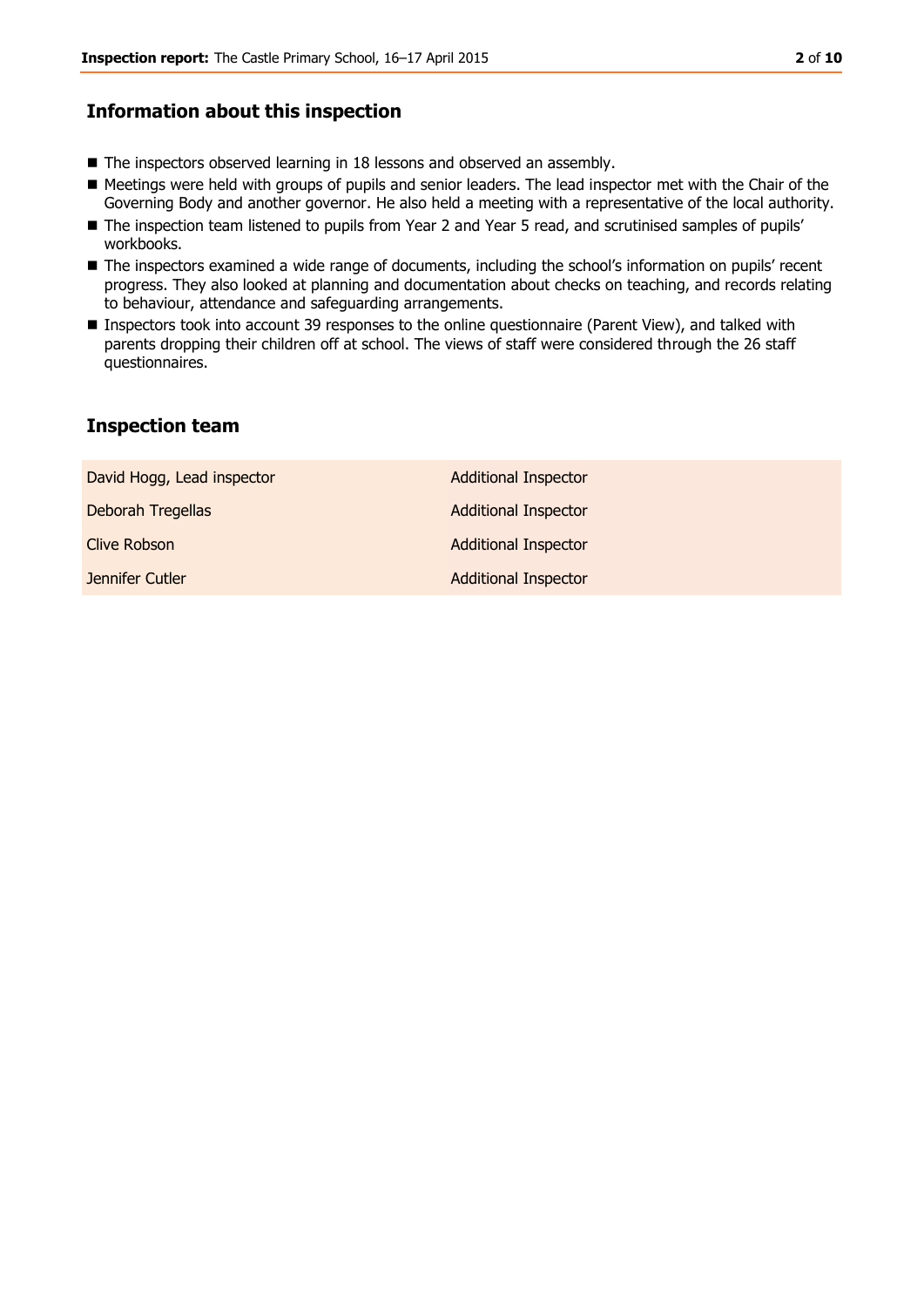# **Full report**

# **Information about this school**

- The school is larger than the average-sized primary school. It has a communication and interaction resource base, currently supporting 11 pupils with difficulties in communication and interaction. All pupils in school attend on a full-time basis.
- The school has two classes in each year from Reception to Year 4, and three mixed Year 5 and Year 6 classes.
- The proportion of disabled pupils and those who have special educational needs is higher than the national average.
- The proportion of the pupils in the school receiving support funded by the pupil premium is a little higher than that seen nationally. The pupil premium is funding provided to give extra support to those pupils known to be eligible for free school meals and to children who are looked after by the local authority.
- The proportion of children who are not from a White British background is lower than that seen nationally. The proportion of all of the pupils who speak a first language other than English is also below the national average.
- The school did not meet the government's current floor standards in 2014, which set the minimum expectations for pupils' attainment and progress in reading, writing and mathematics by the end of Year 6.
- Since the last inspection, there has been a significant amount of turnover among the teaching staff. The current senior leadership team members took on their roles from September 2014.

# **What does the school need to do to improve further?**

- $\blacksquare$  Improve the quality of teaching by ensuring that teachers:
	- provide more opportunities for pupils to use and apply their mathematical skills in other subject areas to develop their basic skills more quickly
	- $-$  use the additional classroom support they have more effectively so that the progress of all groups of pupils is accelerated.
- Raise the achievement of all groups of pupils, especially middle ability pupils, by ensuring that their basic skills in reading, writing and especially mathematics, are developed and applied more quickly.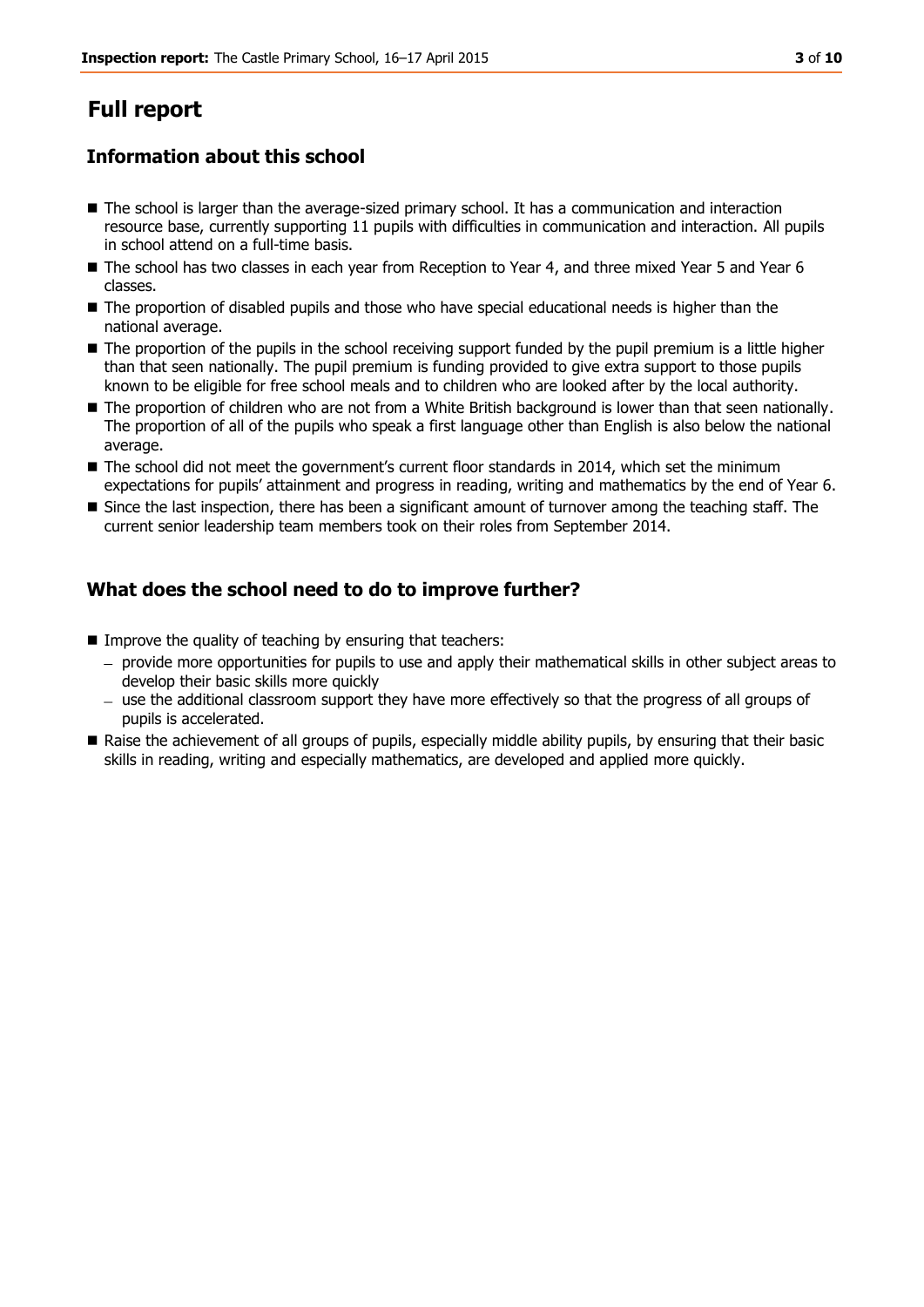# **Inspection judgements**

#### **The leadership and management are good**

- The headteacher's determination to drive through the changes necessary to improve teaching and learning has been a key factor moving the school forward. . From September 2014, a very effective senior leadership team has ably supported her. As a result of their actions, teachers have higher expectations of what pupils can achieve. Consequently, pupils are now making much better progress in reading, writing and mathematics across the school than over the past few years.
- **E** Leaders have challenged and successfully eradicated most of the weak and ineffective teaching of the past. Teachers commented on the good level of support offered by the senior leadership team to improve their skills. Teachers have specific targets to work towards related to the achievement of pupils. Their success in reaching these goals links to their opportunities for promotion and salary advancement.
- The school has also drawn on, and benefited from, the expertise provided by the local authority to help improve the quality of teaching. The school continues to use support and now sources it for itself. The school has developed its own link with an outstanding school, to ensure all teaching becomes consistently good. However, this association is very recent and has yet to have a significant impact on the work of the school. The local authority has also worked with the governing body to successfully develop governors' understanding of their roles within the leadership team.
- $\blacksquare$  Middle leaders are involved in the monitoring of the progress different groups of pupils make. They review teachers' planning and suggest improvements when necessary. They then check how effective teaching is by scrutinising the quality of work in the pupils' books. They take action to ensure that pupils who may be struggling or need further challenge receive better support. For example, the most-able pupils in Year 6 are now better supported in their efforts to achieve at the highest levels in mathematics.
- The work of the school is now more effective in accelerating the progress of different groups of pupils than it was in the past. As a result of good use of additional resources, including pupil premium funding, the achievement of disadvantaged pupils and those with special educational needs is improving. The school works effectively to enable all pupils to succeed and achieve well by having an equal opportunity to succeed.
- The learning activities in different subjects are well organised across the school. The school looks to widen pupils' experiences with visits to places of interest. For example, Year 3 pupils recently visited a science centre in Bristol to support their work on forces and magnets. Pupils of all ages were able to watch the recent solar eclipse safely using devices they themselves had made.
- The spiritual, moral, social and cultural awareness of the pupils is developed well and good relationships between them are fostered. Pupils are able to take on roles of responsibility, for example as playground leaders. Pupils are able to learn about the beliefs and values of other faiths. Those pupils with special educational needs are accepted and integrated into classes very well. The school always tackles any form of discrimination promptly. Pupils understand the values within a modern society; for example, pupils in Years 3 and 4 are aware of the forthcoming general election. Assemblies are based on the school's 'Values for Life' that promote mutual respect and acceptance of others' differences. Pupils are well prepared to move on to their next stage in education and life in a democratic Britain.
- The school makes good use of the additional primary physical education and sport premium funding. Professional coaches help pupils develop their skills in a wider range of sports. Lunchtime supervisors have received training and are now very active in promoting play and exercise, including lunchtime dance activities in the playground. Pupils are active and enjoy the organised activities. The school offers those in Year 6 the challenge to take part in the Exmoor Challenge Walk that involves walking 16 miles across Exmoor.
- The school website provides parents with up-to-date information about what is happening in school. An overview of the learning programme in different year groups gives parents a clear picture of the topics the classes are covering each term. Parents who met with the inspection team said they were happy with the school. They felt there had been positive changes since the headteacher had arrived and that their children were now learning well.
- The safeguarding and child protection arrangements in the school are robust and meet statutory requirements. The school is thorough in its monitoring of these procedures. Senior leaders make sure that all staff have the relevant training and that they are very aware of their responsibilities to keep pupils safe and protected from harm.

### ■ The governance of the school:

Governors are much clearer about their roles since the last inspection and now take a more active role within school. Members of the governing body visit the school regularly and meet with key staff. This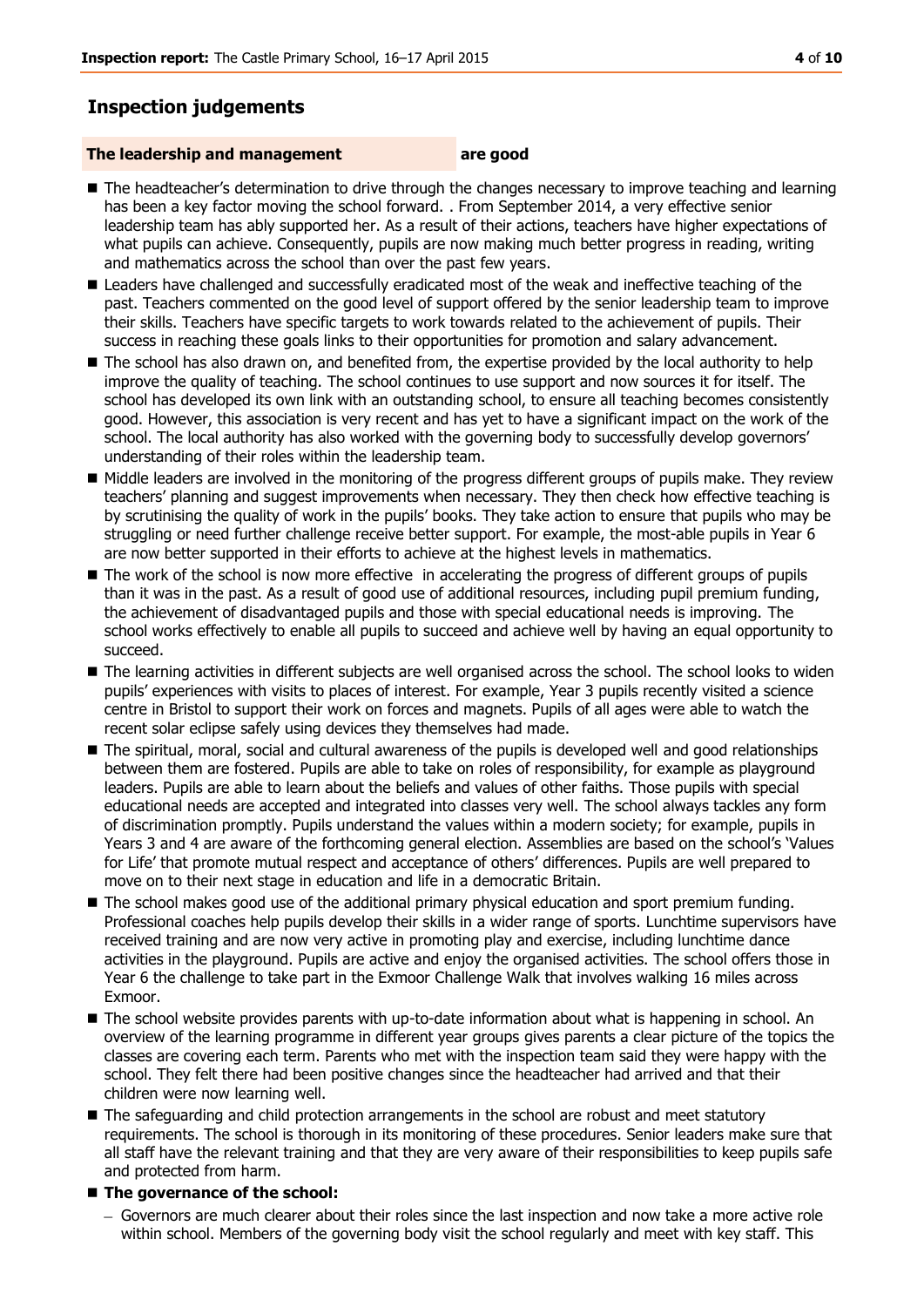gives them an insight into different aspects of the school's work. Governors hold the school to account for the progress made by different groups of pupils. They are better able to assess how well extra resources are used.

- Governors have attended the school improvement meetings over the last two years. They have a clear understanding how the school is tackling underachievement and the steps the school is taking to continue to raise the quality of teaching. Governors understand how the opportunities for salary advancement and promotion for staff link to the achievement of the pupils.
- The governors check the financial position of the school carefully. They also examine how the school uses additional resources, such as the sport funding.
- Governors review the safeguarding and child protection procedures with care to ensure they meet the required standards and that pupils are safe and well looked after when in school.

#### **The behaviour and safety of pupils are good**

#### **Behaviour**

- The behaviour of pupils is good.
- Pupils in the mainstream classes and in the communication and interaction resource base are motivated and work hard. They enjoy their lessons. Pupils take pride in their work, which is generally neat and well presented.
- In lessons, pupils work well in small groups or without the close supervision of adults. They are confident to try tricky problems, and show good levels of resilience and perseverance when faced with challenging tasks.
- **Pupils are very polite. They are well mannered and will say 'please' and 'thank you' to each other when** sharing resources. At breaktimes they play well together. For example, pupils will quietly queue and wait their turn to use the climbing frames without fussing.
- **Pupils have a good understanding of what bullying is and insist that such acts of unkindness are very rare.** Pupils are confident to resolve problems themselves, but know that they can go to adult if they have any particular issues.
- The school has been successful over the last two years in reducing the number of incidents of very challenging behaviour.

#### **Safety**

- The school's work to keep pupils safe and secure is good. Pupils feel the school site is secure and that all of the staff will look after and take care of them.
- **Pupils know how to keep themselves safe, especially when using the internet or playing games online. The** school uses the expertise from groups outside school to provide cycle proficiency training for older pupils.
- The school has worked successfully to improve the pupils' attendance, which is now broadly in line with the national average. The school continues to work with some families to reduce pupil absence still further.

#### **The quality of teaching The quality of teaching**

- Over the last few years, the quality of teaching has not been good enough to enable pupils to achieve as highly as they should. As a result, they have not made sufficient progress from their individual starting points in reading, writing and mathematics.
- The headteacher quickly identified weaknesses in teaching as the cause of pupils' underachievement. The headteacher tackled this issue head on and was tenacious in her attempts to improve the quality of teaching through training and providing support to individual teachers. Now, teaching is much better and more effective across the school. The quality of teaching of mathematics in the school still needs futher improvement and senior leaders continue to provide good support to help teachers build their skills.
- The school has identified the need to improve further the quality of teaching in order to raise the attainment of pupils and accelerate the progress they make in all subjects. Pupils do not have regular opportunities to apply their mathematical understanding in different subject areas. As a result, they do not develop these skills quickly enough. Teachers have recently created more occasions in which pupils are able to apply their writing skills across a range of topic areas. This is beginning to have an impact in improving the quality of pupils' writing.
- Teachers do not always use the teaching assistants in their class as effectively as they could to support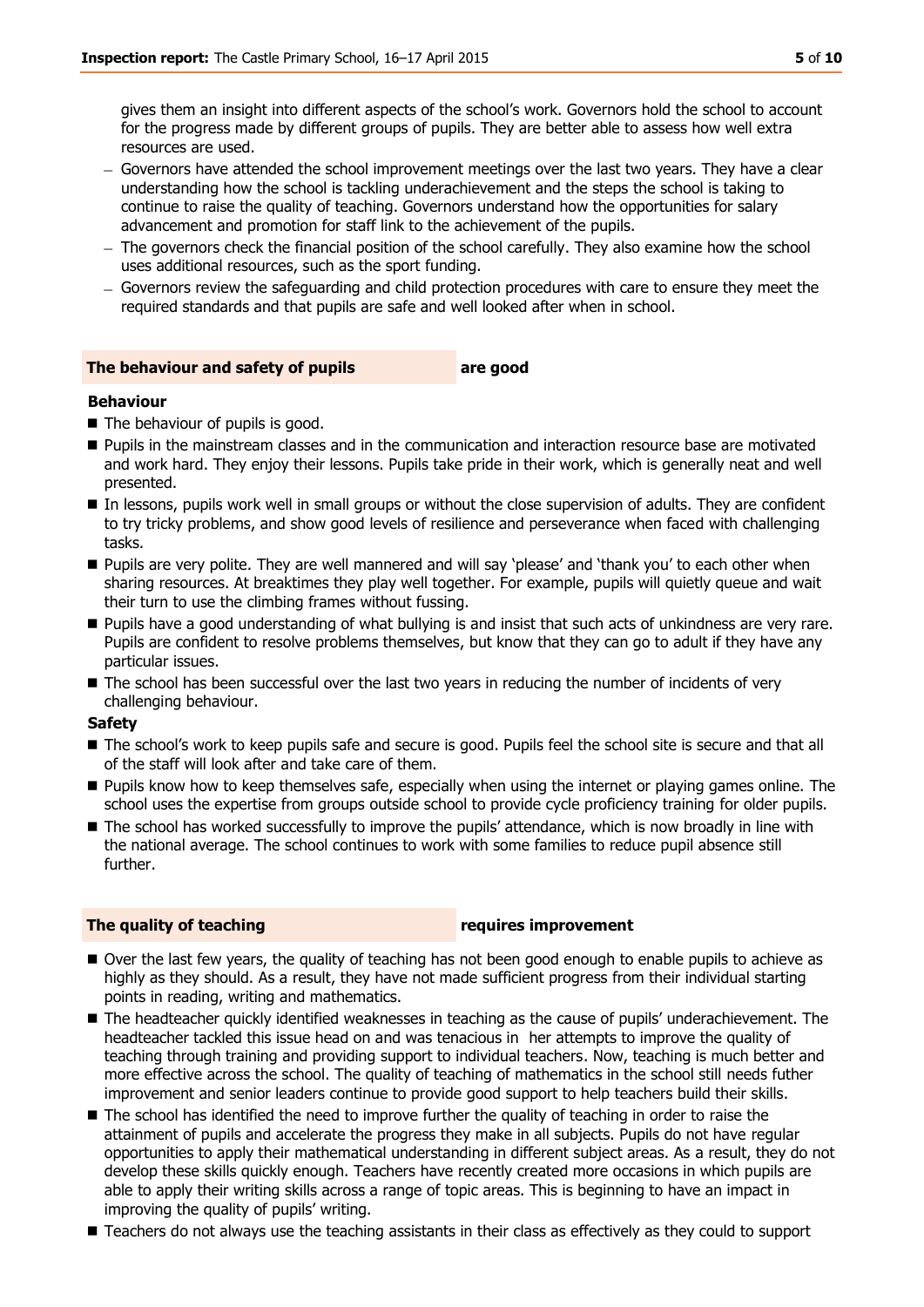the learning of all groups of pupils. At times, teaching assistants do not have a clear role and, as a result, are not sufficiently involved in helping pupils learn. When they are used well, pupils' learning is very well supported, but this is not a consistent picture.

- **Pupils' work is well marked and the feedback teachers provide helps pupils improve their work further.** Pupils are clear about what they have to do to make their work better and generally respond to the guidance they receive and make the necessary alterations. In the best examples, a dialogue between the teacher and the pupil develops as they respond to each other's comments and improvements.
- In the past there was little accountability by individual teachers for the progress pupils made and their expectations of what pupils should achieve was too low. The leadership team has challenged this robustly and rigorously. Staff now make better use of the information they hold on the different groups of pupils in their classes to plan activities that are not too easy or too difficult. This targeted approach now better matches the work to the abilities of the groups of pupils in the class, including the middle ability pupils, increasingly.
- **Staff in the communication and interaction resource base support the learning of those pupils with specific** needs well. In a mathematics lesson, pupils investigated the price changes if items increased in price. The teaching assistant was able to help improve their understanding and resolve a misconception of the difference between £1.04 and £1.40. Pupils from the resource base integrate into mainstream lessons as much as possible and are provided with good support from teaching assistants.

#### **The achievement of pupils requires improvement**

- Over time, the achievement of the pupils at the end of Year 2 and Year 6 has been too low, especially for middle ability pupils. Pupils' attainment in reading, writing and mathematics has been consistently below national averages and the progress pupils have made between Year 2 and Year 6 has been too slow.
- **E** Evidence from pupils' workbooks in most year groups indicates that pupils of different abilities are now making much better, or good, progress in writing and mathematics. The improvements seen in this academic year for most year groups are more pronounced since December 2014. .However, in other year groups some pupils have made slightly less progress over the same period of time.
- **The school's own information indicates that a greater proportion of pupils are making or exceeding** expected progress. More pupils who are currently in Year 6 are achieving above their target levels.
- Raising standards in mathematics remains a priority which the school is tackling robustly. Weak teaching in the past has left gaps in pupils' understanding and in their confidence to apply their skills to solve problems. Training provided by the senior leaders is improving teachers' subject knowledge and skills. As a result, evidence from pupils' books and information from assessments indicate pupils are making better progress than in the past.
- The school's own information shows that, over the last year and particularly from January 2015, the gaps in the skills and understanding of disadvantaged pupils compared to other pupils in school and other pupils nationally are now closing and these pupils are increasingly achieving well. In 2014, disadvantaged pupils at the end of Year 6 lagged behind other pupils in the school by three terms in reading and mathematics and just over two terms in writing. When compared against other pupils nationally, they were behind by four terms in reading and mathematics and three terms in writing.
- In 2014, 10% of pupils attained the highest standards in mathematics, which was in line with the national proportion. The school has reviewed the effectiveness of the additional support provided for the most-able pupils through focused small group work. Adaptations in the way the school provides support to Year 6 pupils in mathematics have ensured their work is challenging. The most-able pupils make better progress than other pupils across the school in reading, writing and mathematics.
- **Pupils from different minority ethnic groups and those who do not speak English as their first language** generally make good progress, especially as their language skills develop. This is in part due to their positive attitudes to learning as well as the targeted support they receive.
- In the past, the achievement of girls has been better than that of boys in national assessments at the end of Year 2 and Year 6. The school has worked hard to make the learning activities more interesting for the boys, to catch their interest more. Although gaps in the attainment of boys and girls remain, they are now closing due to the recent improvements in teaching.
- Pupils of all ages enjoy reading. Younger pupils have a good understanding of the sounds linked to groups of letters (phonics) and apply this knowledge when reading unfamiliar words. Pupils in Year 2 could discuss what was happening in the stories they read and go on to suggest what they would do if they were the main character. Pupils continue to develop their skills as they move up the school. In Year 5, pupils read regularly in school and at home. As a result, they read fluently and with increasing expression.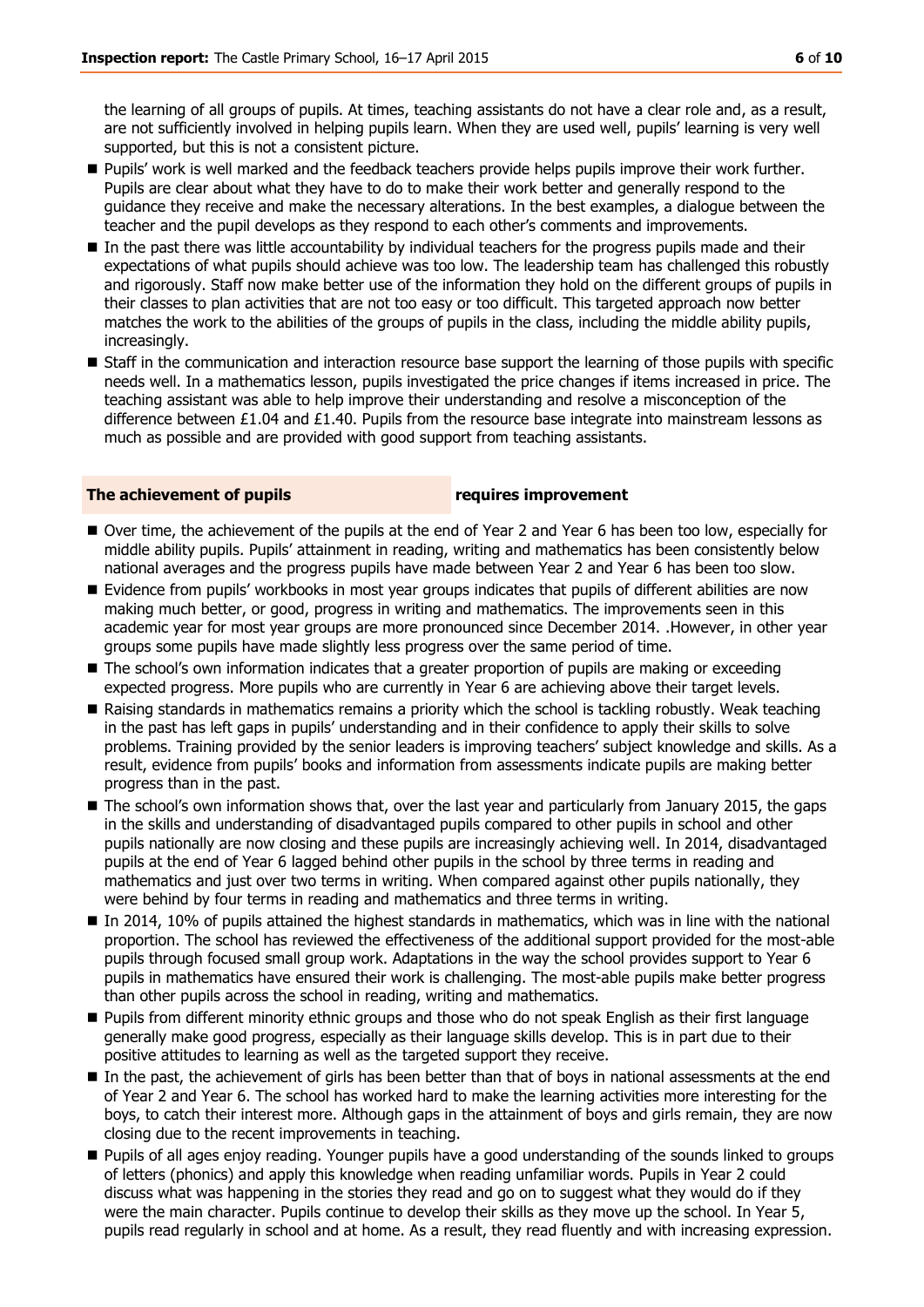- The school provides good support for disabled pupils and those who have special educational needs. They typically make good progress, especially when they are in small groups and supported by the class teacher. Teaching assistants are receiving ongoing training to help them deliver more effective small group intervention sessions. As a result, pupils with additional needs are making better progress than in the past.
- The communication and interaction resource base provides a nurturing environment for the pupils. Pupils' social and academic skills develop well. Pupils make good progress, especially in mathematics, albeit in small steps for some.

#### **The early years provision is good**

- **E** Leadership of the early years team is good. The early years leader, who took up post in September 2014, has brought about clear improvements to the setting. Assessments of the children's skills are more reliable than in the past. These judgements ensure activities are planned that will interest and challenge both the most able and those with additional needs, and so move their learning on quickly.
- Children join the Reception classes with skills that are lower than those that are typical for their age, especially in reading, writing and mathematical understanding. In 2014, the proportion of children achieving a good level of development was below the national average. Teaching has improved and is now is good. It is more effective in helping children acquire different skills. Current assessments indicate that an increased proportion of children are developing their skills more quickly. More children are now on course to achieve a good level of development by the end of the year than have been in the past . Consequently a greater proportion of them are well prepared for the move into Year 1.
- The school is developing closer links with its main feeder nursery to ensure a smoother entry into school. The school is also developing better procedures to check and ensure greater continuity in the assessments each setting makes.
- Children's behaviour is very good. Children get along well together and support each other. One group of children worked on a task to move water down a series of drain pipes. They collaborated on the task, each sharing their ideas so that no water would be lost and the 'fish' could safety swim down the stream.
- Children have a good understanding of how to behave in the setting. They insisted that an inspector remove her shoes before entering a reading area. Their sense of wonder in a mathematics activity was palpable when they painted dots on one side of a sheet of paper, folded it and saw the pattern had been copied and that the number of dots had doubled.
- The planned activities are rich and varied and lead to secure development of the children's skills and knowledge. Staff observe the progress children make carefully and this is recorded in 'learning journals'. Parents are able to share these books and have opportunities to include activities done at home to be added as part of their child's 'learning journey'. Parents feel welcome to talk to staff about the progress their children make.
- The activities challenge the most able children well. Teachers provide opportunities with reading and writing to extend their skills. Children have the opportunity to tackle Year 1 style activities on occasions.
- Those safequarding procedures and policies relevant to the early years setting are in place and ensure that children are well cared for and kept safe.
- The early years provision is not yet outstanding as some of the outside activities lack sufficient guidance for the children on what they need to do at the workstations.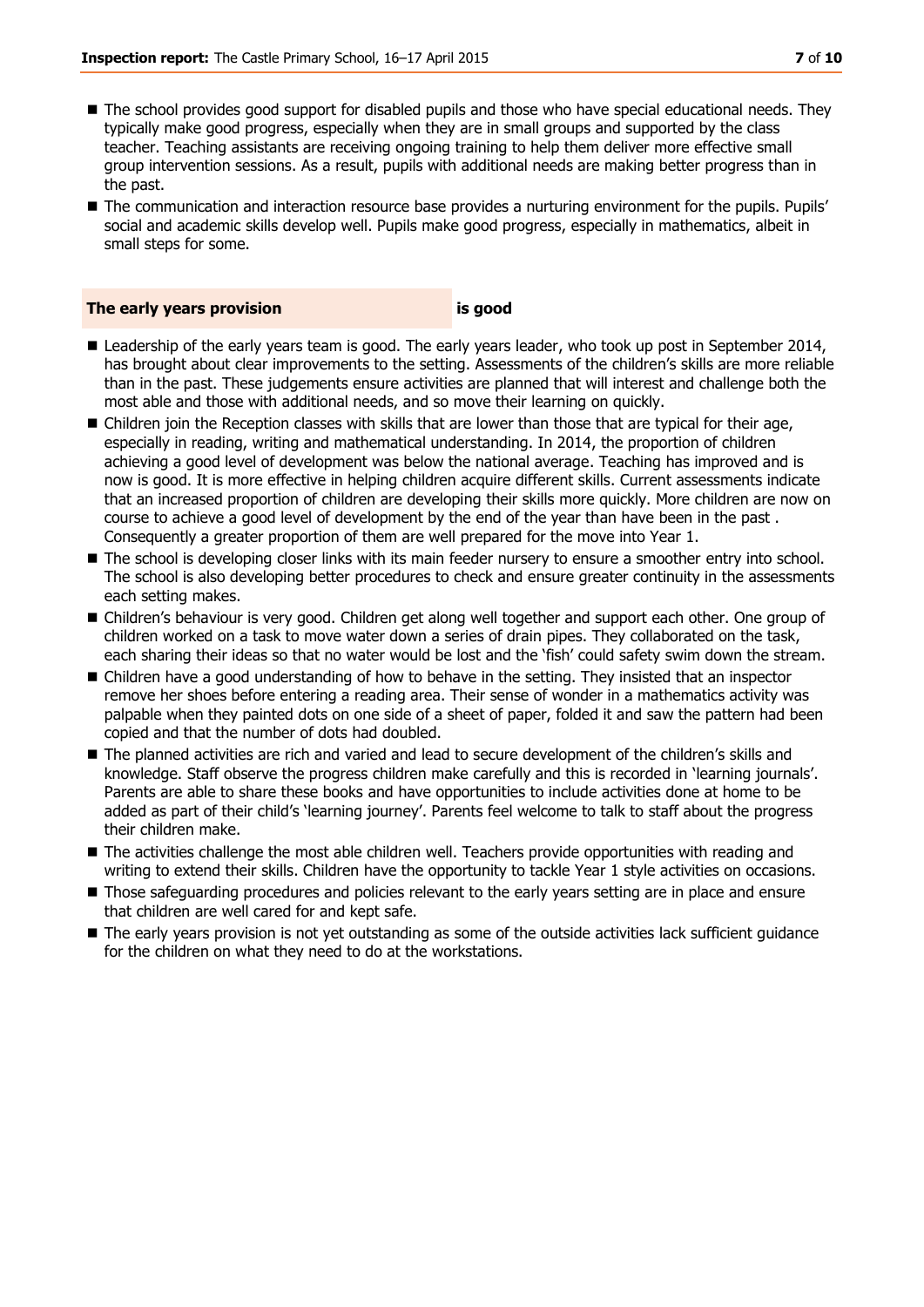# **What inspection judgements mean**

| <b>School</b> |                         |                                                                                                                                                                                                                                                                                                                                                                      |
|---------------|-------------------------|----------------------------------------------------------------------------------------------------------------------------------------------------------------------------------------------------------------------------------------------------------------------------------------------------------------------------------------------------------------------|
| Grade         | <b>Judgement</b>        | <b>Description</b>                                                                                                                                                                                                                                                                                                                                                   |
| Grade 1       | Outstanding             | An outstanding school is highly effective in delivering outcomes that<br>provide exceptionally well for all its pupils' needs. This ensures that pupils<br>are very well equipped for the next stage of their education, training or<br>employment.                                                                                                                  |
| Grade 2       | Good                    | A good school is effective in delivering outcomes that provide well for all<br>its pupils' needs. Pupils are well prepared for the next stage of their<br>education, training or employment.                                                                                                                                                                         |
| Grade 3       | Requires<br>improvement | A school that requires improvement is not yet a good school, but it is not<br>inadequate. This school will receive a full inspection within 24 months<br>from the date of this inspection.                                                                                                                                                                           |
| Grade 4       | Inadequate              | A school that has serious weaknesses is inadequate overall and requires<br>significant improvement but leadership and management are judged to<br>be Grade 3 or better. This school will receive regular monitoring by<br>Ofsted inspectors.                                                                                                                         |
|               |                         | A school that requires special measures is one where the school is failing<br>to give its pupils an acceptable standard of education and the school's<br>leaders, managers or governors have not demonstrated that they have<br>the capacity to secure the necessary improvement in the school. This<br>school will receive regular monitoring by Ofsted inspectors. |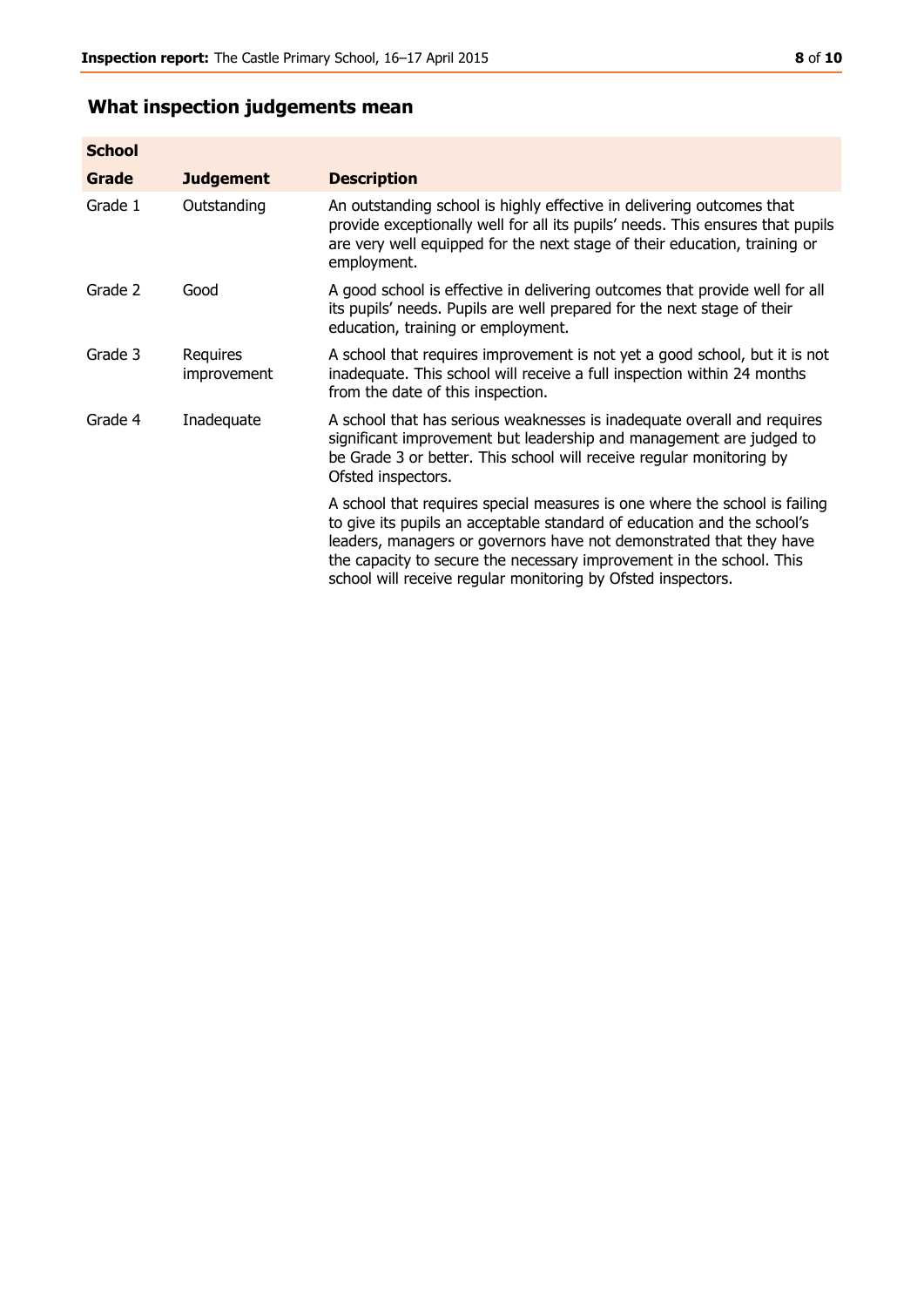# **School details**

| Unique reference number  | 113340 |
|--------------------------|--------|
| <b>Local authority</b>   | Devon  |
| <b>Inspection number</b> | 462491 |

This inspection of the school was carried out under section 5 of the Education Act 2005.

| <b>Type of school</b>                      | Primary                               |
|--------------------------------------------|---------------------------------------|
| <b>School category</b>                     | Community                             |
| <b>Age range of pupils</b>                 | $4 - 11$                              |
| <b>Gender of pupils</b>                    | Mixed                                 |
| <b>Number of pupils on the school roll</b> | 333                                   |
| <b>Appropriate authority</b>               | The governing body                    |
| <b>Chair</b>                               | Warren Doe                            |
| <b>Headteacher</b>                         | Catherine Noble                       |
| Date of previous school inspection         | 18-19 April 2013                      |
| <b>Telephone number</b>                    | 01884 253398                          |
| <b>Fax number</b>                          | 01884 252610                          |
| <b>Email address</b>                       | admin@the-castle-primary.devon.sch.uk |